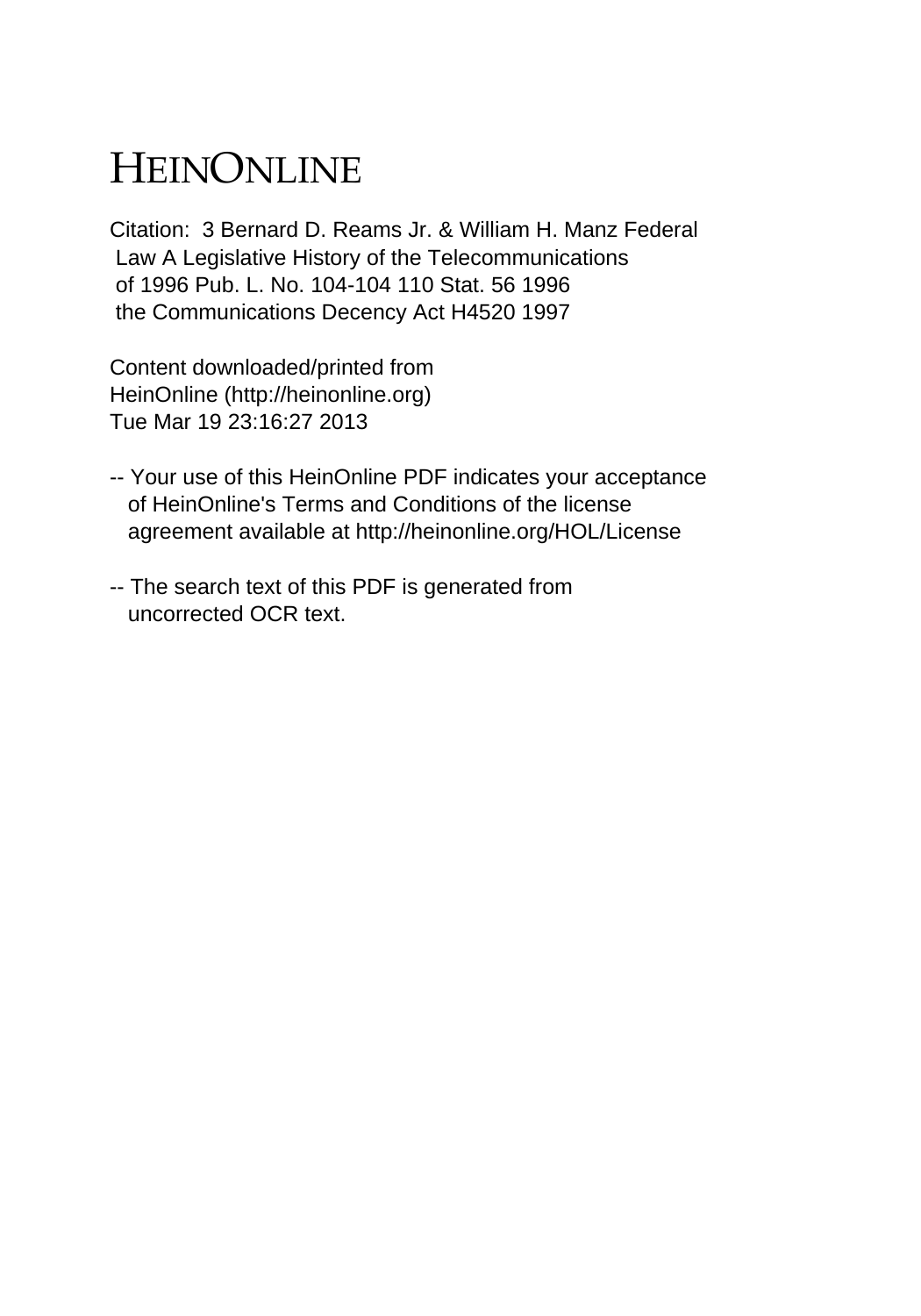## H4520 **-**

### **CONGRESSIONAL RECORD—HOUSE**

**Liddy.** I-suppose at a future Repubi senatorial dinner, we will see both of .them doing a duet.

## WE HAVE TO GET OUR FIN1ANC **HOUSE** IN ORDER

(Mr. SCARBOROUGH asked and was given permission to address the House<br>for 1 minute.)

Mr. SCARBOROUGH. Mr. Speaker. this Congress faces two challenges in the next **100** days and in the rest of session. We have got to get our financial house in order. We have got to finally balance the budget, do it for first time since 1969. The second the e are going to have to do is finally get Medicare costs under control. A rel by President Clinton's own task fc shows that Medicare goes bankrupt the year 2002. We have got to do botil these things at the same time, and if going to call for heavy lifting, and if going to call for bipartisan support.

I ask the Democrats today to cc forward with a plan that not only sa Medicare but also balances the bud **by** the year 2002. **If** they are not will to take part in the process. I ask that<br>they step back and let the Republican Party do **it.** along with other conse ative Democrats who are just as con-<br>cerned about this very important issue. cerned about this very important issue<br>We have no choice. We must take care<br>of Medicare and we must balance the budget by the year 2002, or it is the sen**for** citizens who will suffer In the *ei*

COMMENDING THE FEDERAL EMPLOYEES WHO SERVE THE PUB-**LIC**

(Mr. OLVER asked and was **glv** permission to address the House for

minute.)<br>Mr. OLVER. Mr. Speaker, the deadly bombing 2 weeks ago in Oklahoma City has **had** a chilling effect on our Natl More than 100 Federal employe **died.**

They died because a few used vior thence to express their hate for the American Government.

We are angry. We want justice. Our healing has barely begun.

As we mourn with the families of the<br>victims, let us remember that Federal victlms, let us remember that Feder employees are not nameless. facele bureaucrats. They are people. The help others every day.

In my district many Federal employ-<br>ees help us in our everyday lives.

I am reminded of Jeffrey Reck w?<br>serves as district manager of the Socia Security Administration in Fitchburg. **MA.**

Jeff helps people get the benefits they deserve.

He gets answers. He gives people th personal help that we all need from our Government. He treats people like people.

Jeffs work is a tribute to his falle colleagues and to Federal employee everywhere. **I** commend him and s many thousands who serve the public.

PROTECT MEDICARE (Mr. LEWIS of Georgia asked and was

given permission to address the Hou for **I** minute and to revise and exter his remarks.) Mr. LEWIS of Georgia. Mr. Speaker.

I rise today to say to my Republican colleagues, it is time to deliver on your promises.

You said you would cut taxes. balance the budget, and leave Social Security and defense intact. Now tell us:

this How will you do it? ian- To date the Republicans have raide **fi-** the Medicare trust fund to pay fo **the** their tax cuts:for the rich. Their ta hing bill takes *\$27* billion away from th get Mediqare trust fund and from our Na e tion's senior citizens.

irce In **1993** and again in 1994. the Presi by dent and the Democrats took action **t I** of make the Medicare Program stronger t is And. we did it over the loud protests o  $my$  colleagues on the other side of the aisle.

I say to my Republican colleagues, yes don't take health care from our senio. get citizens to pay for tax cuts for the rich That is not Medicare reform. And our senior citizens will not be fooled.

## **RUNDER TO ANTIGHT OF MEMBER TO ACT AS CHAIRMAN OF REVIEW**<br>ue. PANEL ESTABLISHED BY RULE<br>are **51 OF THE RULES OF THE HOUSE**

The SPEAKER pro tempore (Mr. INGLIS of South Carolina) laid before id. INOLIs of South Carolina) laid before the House the following communica-

tion from the Honorable WILLIAM M.<br>M. THOMAS, Member of Congress:

B. HOUSE OF REPRESENTATIVES,<br>
HOUSE ON HOUSE OVERSIONS.<br>
COMMITTEE ON HOUSE OVERSIONS.<br>
P. Hon. NEWT GINGRICH.<br>
1 Speaker, U.S. House of Representatives.<br>
Washington, DC.<br>
1 Speaker, U.S. House 7, I have appointed to House More than 100 Federal employees forth congress.<br>ed.<br>They died because a few used vio-<br>**BILL THOMAS.**<br>They died because a few used vio-

**le** *Chirmn.*

#### NEW DEREGULATION FOR TELECOMMUNICATIONS

**il** (Mr. STEARNS asked and was given ss permission to address the House for I **y** minute and to revise and extend his remarks.)

1Mr. STEARNS. Mr. Speaker. I just anted to advise and introduce to the o Members that we had a telecommuni-ii cations press conference today offered through the Committee on Commerce a new deregulatory bill which will allow **.s** mass communications to change dramatically. and I had the honor to offer as an amendment to this bill new r broadcast ownership changes to allow **I-** many new forms of ownership for video broadcasting. It is bipartisan bill.

**n** Basically it reduces restrictions on s ownership of broadcasting stations and o other media mass communications. As mentioned, it repeals antiquated

rules and regulations and brings broad**aS** casting up to date with technology se The **bill** states that the **FCC** does not id provide or enforce any regulations con-cerning cross ownership. The details **of** r. this will be **in** a statement that I will .n put **In. the extension** of my remarks ir today.

#### SPECIAL ORDERS

The SPEAKER pro tempore. Under the Speaker's announced policy of Jand uary 4. 1995, and under a previous order<br>r of the House, the following Members will be recognized for 5 minutes each.

### FCOMMUNICAToNS **ACT OF 1995**

**The SPEAKER pro tempore. Under a**<br>**p** previous. order of the House, the gen-<br>**p** tleman from Texas [Mr. FIELDS] is rec**f** ognized for **5** minutes.

Mr. FIELDS of Texas. Mr. Speaker. this morning, I introduced on behalf of **s** myself. Chairman TOM BLILEY. our Rer' publican Members.. and Democrat co- sponsors, the Communications Act of r 1995. Hearings are planned for Wednes-day. May 10. Thursday. May **11.** and Friday. May 12.

Truly, this is a watershed and his- toric moment for the telecommunication industry, our country, and the consuming public.

This legislation meets several broad<br>objectives:

objectives: First. and foremost, the legislation gives definition and certainty as we move into this time of convergence and technological Innovation.

Second, this legislation is much more deregulatory than the telecommuni-<br>cations legislation, introduced and cations legislation, introduced and passed last year: This legislation recog-nizes that the 1934 act is outdated-a dinosaur-and coupled with a hodge-podge of **FCC** administrative decisions and Federal court decisions, the tele- communications industry could be stifled and the consumer denied better products and services at lower costs unless we pass this historic leeslation. Third. great attention was paid in<br>creating level playing fields-an at-<br>mosphere of legislative parity so that mosphere of legislative parity so that<br>the rules are fair to all competitors as

new lines of business are entered.<br>Fourth, it was our goal and objective Fourth. it was our goal and objective for our legislation to be dynamic so that it evolves with and recognizes new

technology and its applications. Fifth. our legislation is predicated on competition and an opportunity model not government, be it Federal or State micromanagement.

**I** can't stand up here and tell you that the Communications Act of **1995** is perfect or that it will not change: of course, the legislative process itself is dynamic.

But. I can tell you that there has been much consultation with industry leaders, consumer groups. States and cities, with our members and between our respective staffs, and it should be recognized that this legislation builds on the foundation of the 14 months of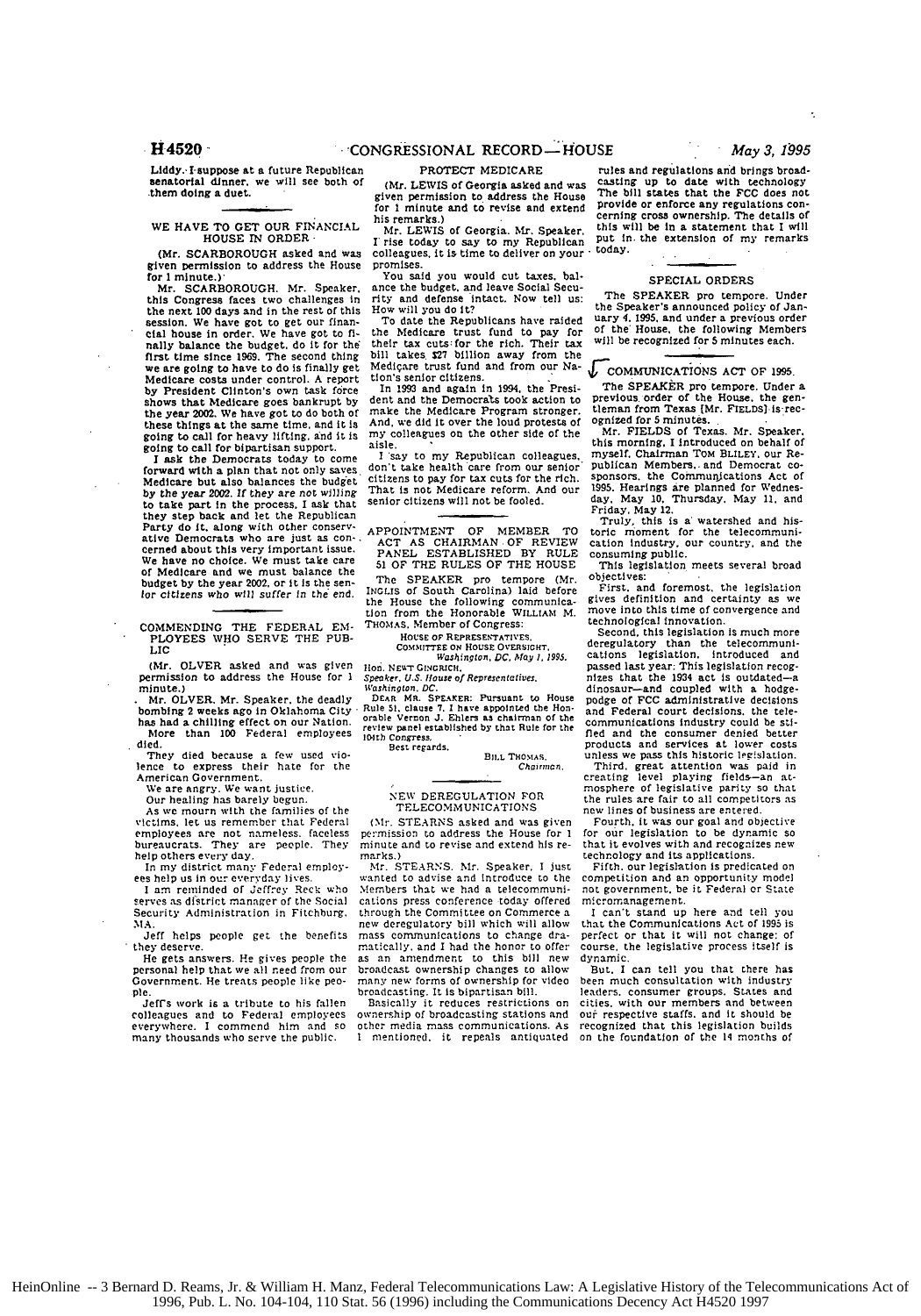negotiation between **ED MARKEY** and me last session and the 4 months **of** dis- cussion and negotiation this year.

In January. we had very construrtive meeting with CEO's from broadcast.<br>computer, long distance, cable and sat-<br>ellite, telephony and wireless indus-<br>tries. The checklist approach in opening the local loop originated as a result **of** these meetings. Rather than a date the regional Bell operating companies receive a date certain which is uncertain, meaning that **if** their loop **is** open. they could begin offering longdistance service as early as **18** months after the date of enactment. The longdistance companies said they could compromise on the involvement of the Justice Department if a certain number of requirements were met, meaning that the local loop is really open to competition. The checklist require-ments which must be met are: inter-connection and equal access. unbundling, number portability, dial-Ing parity, resale, access to conduits and rights of way. elimination of franchise limitations, network interoperability, good-faith negotiation, and facilities-based competitor.

Our legislation gives pricing flexibility to telephone companies, eliminatthe rate-of-return concept, and totally eliminating all pricing regulation when a telephone company has competition.

operating companies can enter manufacturing when they have met interconnection and equal access requirements with no separate subsidiary required. Bell operating companies are allowed

provide electronic publishing through a separate subsidiary with safeguards and a :prohibition against cross-subsidies and discrimination against unaffiliated electronic publishera. This provision sunsets in the year **2000.** The BOC's are not allowed to offer alarm monitoring service before July **1.** 2000.

Broadcasters receive the ability to compress their signal under the spec-trum flexibility language. There is also a streamlining of the broadcast license process and an extension of the length

of the license from **5** to **7** years. Direct broadcast satellite services will be exempted from State and local taxation laws.

**Congressman SCHAEFER has** posed a package of cable provisions which are part of the bipartisan bill. We deregulate the small cable provider upon enactment and deregulate the upper tier of larger companies at about the time that the telephone company will begin operating a cable service.

Congressman **STEARNS** will offer his bill as an amendment to raise broadcast ownership caps quickly and elimi-nate cross-ownership restrictions. VHF-VHF combinations could be **re**stricted **if** it were determined that they would restrict competition or the **di-**

versity **of** voices in **a** local market. Congressman OXLEY will offer an congressman OXLEY will offer an amendment to remove foreign ownership restrictions on domestic telephone and broadcast companies.

Congressmen **G:1L.1110i** aid BOUCHlRit will offer an amendment to remove restrictions that prohibit the entry those companies governed **by** the Public Utility Holding Companies Act into

telecommunication servives. We stand here today with broad and deep bipartisar support: telecommunication policy should not be Democrat<br>or Republican

We feel that this legislation server the consumer: that this legislation gives the definition and certalr:y **for** the industry to move forward and to build the information superhighway.

This will be an evolutionary and dynamic process--but now unleashed, our legislation will pass this committee<br>and the House—there will be a conference with the Senate and a bill will<br>be presented to the President and igned into law, because that's good **for** the country and our consuming puli. Mr. BLILEY. **Mr.** Speaker, today is a historic

moment. Today we introduce the Communca**lions** Act **o 1995.** one **of** the most sweeping reforms **of** communications law in history. No **taw** can stop the advancement of technology, but bad and antiquated laws can stop consumers **from** enloying the fruits **of** techno-logical progress. And **That** is **w!ati** we **have** today: Americans **not** able to enjoy **the** lull range of technologically feasible telecommunications services because technology **nas** outpaced the state **of** the **law.**

#### **-CAE CCSMrEltrro**

The legislation that we are introducing today will bring competition to the local telephone<br>and video markets--two traditional monopo**and** video mariets--two traditional **monopo**lies. Many companies would like **to** have the Opportunity to compete for local telephone service. But the laws and regulations of this land effectively **prohibit** them from competing for business and offering innovative services. higher quality services, and lower priced **ser**ices. American consumers want the choices that competiion provides. The Communica**tions** Act of **1995** will give **them** those choices-

The bill sets the rules **of** the road for **open**ing **the** local exchange **to** coropetion. It requires the presence of a competitor in the<br>local exchange prior to allowing a Bell operating company to apply for entry into long distance.

Current laws restrict firms from entering other telecommunications markets **as** well. and the American consumer utirratey suffers. Telephone companies are prohibited **by** law from offering video services. The competition **for** higher quality and lower priced services that these and other **firms** could bring to the home video mariet would only benefit **con-sumers.** The bill will give broadcasters greater freedom to use spectrum creatively to **offer** new services- The bill will ultimately lead **io more** competition for e'ectroisc pubhishing. alarm, and telemessaging services.

#### **5LESS aEGULi-1**

In **short,** the Communications Act of **1995** will promote competition in practically all telecommunications markets. But the mere presence **of** many **firms** competing in **the** current American telecommunrcations would **not** be enough to make consumers as well off as they could **be,** Amencan telecommunlcations markets today are burdened *with* excessive reqo. lations.

Firms that offer telecommunications services in the United States have artficially high **costs** because of: Fist, the high costs **of** conolving with regulations, second, the length of licens-<br>ing procedures, and third, the uncertainty of the Outcome **of** licensing procedures. Wrio pays **for** the high cost **of** regulation? As **at**ways, it is the poor American consumer who pays the price. These costs of regulation are Passed along **to** telecommunications consin**ers** in the form **of** high prices for services. a tack of responsiveness to new market condilions. and a slow rate of rnovation. **lne** Communications **Act o 1995** woJid

harness and substantially reduce Federal regulation of telecommunications. The act streamhnes licensing procedures for broadcasters, The act creates temporary rules that promote<br>a transition to competition. After the transition.<br>most of the act sunsets. The act requires the<br>Federal Communications Commission to forbear from-to stop-regulation Much of the *act* would be largely administered locally fath-er than federally. The act would prevent States or the Federal Government from requir- **•** ing costly rate-al-return regulation. Once tele-communications markets are competitive. price regulation would be banned altogether-

#### **GREATER SENEFITS TO TELECOMMUNICATIONS CONSUMERS**

Ainerican telecomrmunications consumers w;lI be The **berm;efciaties of** the Communira-*tior,* **At** of **1995** Less regu!ation **will lead to** lower cocts. More competiton **will** lead **to** greater innovation, greater choice of **sdm-i.es.** and lower prices. Today we embark on the **el**fort to fulfill these promises to the American telecommunications consumer.

Mr. OXLEY. **Mr.** Speaker, today's introduc. lion **of** a tele:ommunications law rewrite is a landmark compromise that culminates years of work. fm proud to be an Original cosponsor of the Communications Act of **1995.** The bill has already **attracted** significant Support among Democrats. thanks to the leacership of subcommittee chairman **JACK FiEioS.**

America is poised to lead the world in com-<br>munications technology. This procompetitive<br>anti-regulatory legislation will help us make the most **of** the greatest ecoromic opportunity in the history of the world. The United States should pursue two basic

strategies during this transition into the informatrion age: to increase competitiveness among **U.S.** companies to inspire more choices, better programnng. and more **effi-**cient service **for U.S.** consumers, and to *ex*port aggressively so **U.S.** companies will pros-per and hire American workers.

**I** will offer a free trade amendment **to** the **Ddl** to repeal restrictions on foreign investment **that** date **back** to World War **I.** The loreige ownership restriction is a telegraph law that **has** no **psace** in a leiecommuniations age.

Section **310(b)** of the **1934** Communicatio-s Act prohibits any foreign entity from holding an investment of more than 25 percent in U.S. broadcast facilies or crmmon carrier corona**hies.** ft **was** passed to guard againsl foreign sabotage when a limited number of information sources **exisled.** When **U.S.** firms seek **to** sell telecommunications goods and services<br>abroad, foreign governments point to U.S. market restrictons as justification for their. This is a distressing reaty **for U.S.** comparvs seeking to create new jobs here at **home.**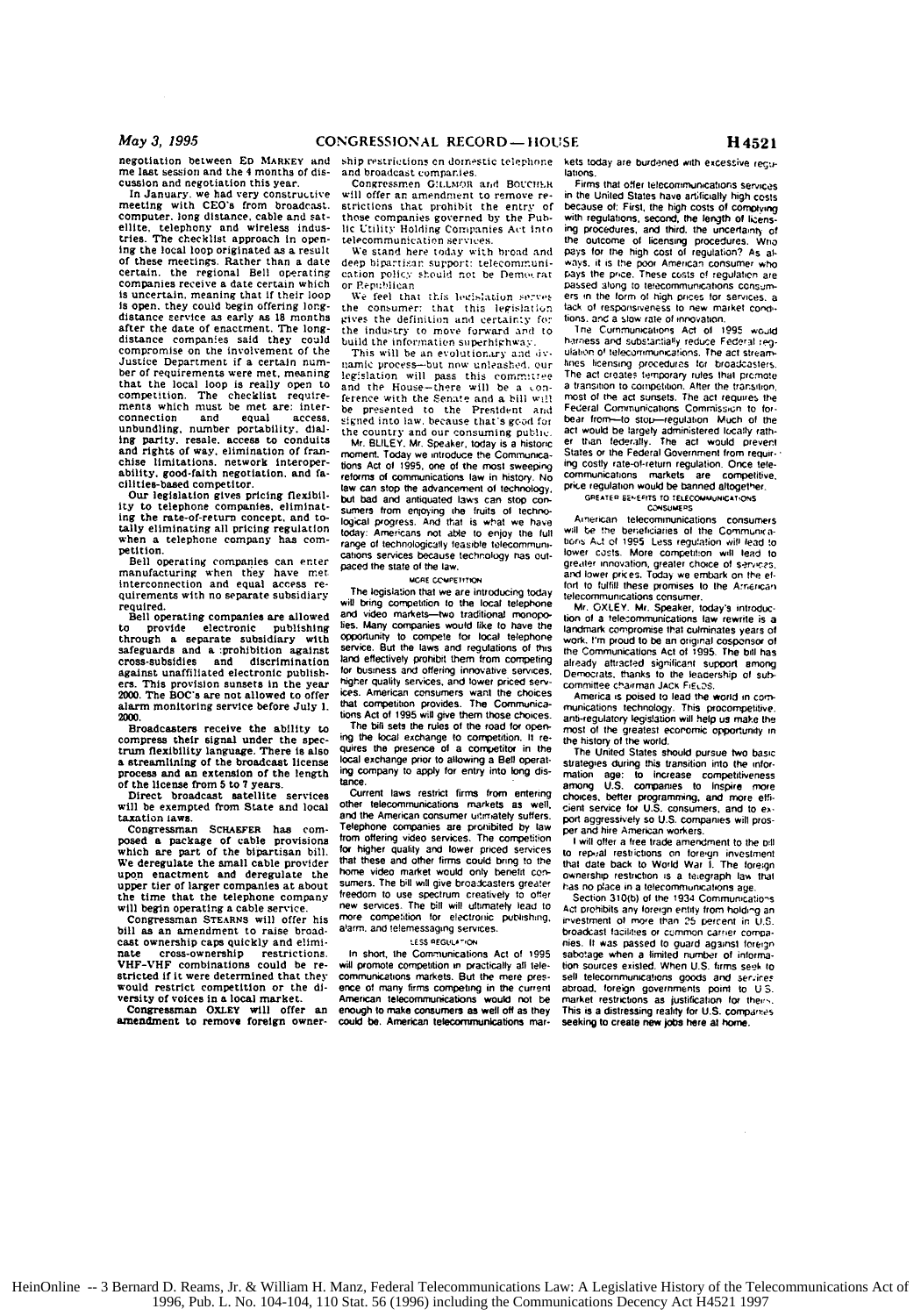Totel.rmimunicatons is **one of tile** Nation's nost dnlinmic **expon** industries. expected to uccount for one-sixth of the domestic economy **by** the year **20.** The **global** telecomrunservices industry alone will generate a<sup>t</sup>most S<sup>\*</sup> trillion in revenues by the end of the lecade.

**<sup>I</sup>lock** 'orvxo,'t **<sup>I</sup>**r.'.;nstwe henring and lit' <sup>5</sup> or. **:rur:es',** zh *.'s* **! t,** and **I** tierneve we **And authority our grid of enacting a modern** •elc.:otrrsrn.cn!nc-"- *:.s-* l'ts **yar',**

**Mr.** GiLUMOR *III*, Speaker, the tele-<br>communications till we are intrcducing today Is one **r.1** the rrnt **in-** |.rr'.-t! tits **to** be conido- .:-e **4i,** C *.ei'.n* **I.-** -o. ,ear. **and** it. pen-Sagn i. **ave** a tie.rtr...j.,s **imp:'** in Aner-Ica **fx** decades to **c ,re.**

If this legislation is enacted, the law will begin to loster ecorpric and technological de-<br>velopment, instead of hamper it. The bill will provide consumers and trusinesses new com-**•** unications serices. an increase **ia** Chonces in the marketplace, mure competituri and bet**ter** prices.

The bill represents the biggest single deregulation **0f d** r, loi industnal sector **in Amer-**ICan history. itoltrg o-i-seventih **of the U.S.** economy and a<sup>re</sup>ecting virtually every Amer-'-an citizen. **In** addnti:-n **i** tPee **p'o.v,tir ot** e na n **bill.**

I have introduccid a measure to attow public ntal!:nes to enter **t.e** ;e :ormunirat.ons **Indus-**Vy. Right new **t Mty** companis have the tech- **,tlogcat coar.ity** to **car** cable **and** telephoe serv-ces. **but** they **do** riot have the **tegat** capacits. This tr'gs:ason **I am** sponsoring **with** Representatee **RICK BOUCiEP would allow Dubt:ic uillites** this PItry. **further** increasing **omnetitior, and** redjcing forces tor consum- **Ar5.**

**Mr.** BARTON: **:f Texas. Mr. Snake,.** today Commerce Committee Chairman TCM BLILEY. and Telecommunications Subcommittee Chair-<br>man JACK Figuris, introduced the larcest teleman JACK FIELDS, introduced the large communications reform bill ever to go through Congress. **I** *am* **prounl** to *be* an **onginal** *co*sponsor of this historic legislation.

The Communtcatnons Act **of 1995** will **be** tie biggest **job** treat:on **bil** to pass this Congrass. This **legislaton** moes a **numer of** currentir regulated industries into true market competition with each other, thus ensuring **sonsumers real choices as to who to place**<br>their local telephone, cable television, and -.. ztroric data bu\$r\*esiss with. Tie *I,* **l.** ien it  $2:$ -cortes law, puts the consumer in the driver **....** for all of his or her communications<br>meets.

**15** the most comprehensive. promarket **evj** prticcnrpe **..,n bit!** intradu:-.1 **Ir** these **r-':.,;cs** in the histor" ot the Cor'..iess **The** *Ner'rnl* t e-Ommunicatons i la s **'e** pass-ed **hai** a cer"t.iy **age** %lhen **t.- w.ri** e *few* ":idm. l **.le** ettjtiin **0riir** r toe 14"c.a- *"rc.* **eri** comou!e- nad **.c** e.en tg;en 'non **1t"** ci **<sup>T</sup> ,: t.**t :ecozniurne.tc s sets- **•.,-** are e ep.t:eeto **cL...- cd** *"o'* **,a..n seel** *L~e* eroarsted .ccar-j'v. Con-s site .lickly nx..e shert *'..tn* tmis **ei:.r.n** *edor to* ntee **the** nC.-t **w.. .** .leigeS **ac-,** os **roca <sup>I</sup>**SorOt **tnis** deregunatory aro:o.in **Via! t** ill

*tromote* growth and competition in the telaconmunications industry. If we can create a this mark-folling for felecommunication serv- $\cdots$  the industry, through competition, wilt , ee in a nach-toated information super-<br>Signway in a less expensive and more efficient **:•..i.n**

Mrs. **L:NCOLN.** Mr. Speaker. **I'm** pleased to be an original cosponsor of H.R. 1555, the Ceut,.un.calns **Act** of **!:995. I'd like** to thank **Mr. F.ELDS and Mr. MARKEY, Mr. Dirigels, and Mr. Buser for their commitment to this legisla-**

**im -rou** that inrs **s-u. t.s** iemained a pri. only **ala ilf \*1** *ha .***t 'i** lie tO b.id **saO,** the legislation that passed the House of Rapresantatives **lu-,ng** ttie **nast j-1n5r1so.**

Crois again. I have a scepal interest in **ktlcting tcieorione -ales .. rural** areas **low** anine protcltint **sm'-** ana **medum-s;ed** phure comirlies **lhftirr** snot.:- conitlirn. **<sup>I</sup>** have *respreciated* Charmen F.ELDs' willingnets **to** aork **wlth me** on **th:s** issue arroughout **the** drioeig process. This **bill.** as introduced today, offers several protections for rural carriers, but I realize that it does not go far<br>enough, Today, I pledge my commitment to<br>improving thus bill as it moves through the<br>Commerce Committee, I have encouraged my colleagues to took at the Senate language regarding rural carriers, which exempts camers **wlo** have 2 percent or fewer **of** the **accers** lines natiorvie, because **I** would **ike** to **see** this bit move in that direction. As a Start. Mr. **FIELDS** has assured me that we can amend this bill to exempt carriers that provide telephone exchange service to any local ex-<br>change carrier study area with fewer than cringe carrier **study** area with **fewer** than **1000C0** access tnes. **I** appreciate his willing-**ness** to work with **me** and **hs** comtitment to

protecting and preserving rural America. **Mr.** Speaker, for rural America. this *bill* represents an amazing opportunity for advance**resents** an amazing **opportunity** tar advance- ments i education, among other things. **I** was pleased to **see** provisions to ensure that educational institutions will **have** access **to** this growing technology- Adelit-Ioniy. **I** pledge to work toward enhancing this **bill** to ensure **thai** health **care** provide will be **abe** to **tap** into *resources* to exriand their infrastructure to proide telemedone. **whicn s** essental to **rural** areas like **thie** First Congressional Distinct. This will be vital in delivering services that will help<br>up keep up with advances in larger cities while preserwig **tire** quality **of** tie we enjoy.

**<sup>I</sup>tok** toird **o woaring** with **my** colleagues **on ie** Commerce Commitlee to buld upon this legislation and bring a bia to **fte House** floor that this body can approve with the overwhelering **support** that we saw *Yi* **pasage of H.R. 3636 arm** H.R. **3C2** duing the last Congress.

**Mr. STEARNS. Mr. Speaker. 1 am pleased** to give my full support for the Carnmunications<br>Act of 1995 which the Subcommittee on Telecommunications and Finance introduced today<br>with bipartsan support. I commered Chairman<br>BLILE and Chairman FIELDS for the outstand-**Ing work they did on this much-needed legisla**son.

**I** would also like to thank the stafts of both **in'e** seornuirrtie and lull comr.Iree tor their eiorts in getting **tis** legslaten rwafted and asn to comriend tr-.m, 'or the ocen **and** fl .narrer in **which** they ac'sede wnting thus g-oan-Jbreakng legisatlOr. This **bil** provides swe-ping reforms in the communcations in-**Guet.f** and **giveS cr.nsumers** a grextor choice **at** service. This tegislaton **\*-t provide lower** prices and higrer .uaiitj. Cleary. the censurprices and higher quality. Clearly, the consumers and higher quality. Clearly, the consum-

**The antiquated Communications Act of 1934 i;.d-s** to **be** aneated to ensure tat the **Amer-** 'can telecormnications inouSetex *will* be able to compate in this high-technology information

age in which we are Irving. This <sup>i</sup>ngislation encourages competition and deregulation, thereby cpering up future market opportunities for those who wish to convers in all telecommunications services. Comprenensive retorm of this industry is long overdive and I sm pr.ed **to** CCSipJilsir tm, r.' **w.Cn. wil** Xhat2ee **::; .o**

**W.t** DINGE *L.* Mr. S...iteO'. ictny **i** ared **'torof my** collea'ieis **on** the Commerce Co-Tns'.ee **II Ihe IN ritOluctO of** H.R. **15.5, tie** :ommurnarona **Act ot 19th. I would Ilie :o..iatate** the chairman **of** lIve Comnenea Committee. Mr. BLILEY, and the cnairman of<br>the Subcommittee on Telecommunications **and** Firance, Mr. **FIELDS. for** their cooperation and work in drafting this landmark piece of legis1tion.

This ingisialon closely tracks **tle** legislation overwhelmingly passed by the House tast<br>year. H.R. 3626. That bill passed by a vote of<br>423 to 5, and it is my hope that H.R. 1555 will<br>have the same level of support when it goes *to* the *loor*

The legislation does several **imponant** things. It removes the artificial barriers to entry restrict competition in several tatecommunications markets. Upon the enactment **of trs** bei. telephone companies alt be permitted to ofter cable service. Cable operators will be able to offer telephone service. Long distance companies **will** be able **to resell local telephone** service. **And** ultimately. the Bell *op*crating companies **will** hare the *bity* to enter long distance market.

1he dismanting **of** *th-se* barriers to ery will result in several significant improvements for the American public. Perhaps most impor-<br>tantly, services that have traditionally been of**fetd by** regulated monopolies will become competitive. Cable operators *will* have **to fight** with telephone companies to attract-and<br>keep--consumers. Telephone companies will face a variety of competitors, each seeking new and innovative ways to attract subscrib-<br>ers. The long distance industry will lace the entry of seven large, well-tinanced competitars.

The result, for the American public, will be lower prices and greater responsiveness to the needs of consumers.

in addition, we are fikely to see the pace of<br>innovation accelerate. Markets that herefolore **have** been responsive to Goernment ealt will **lten** to **consumer.s.** Comr-pares **wll ,lllnie** their marketing efforts to make certain that corisrens **con** *ftest*

And by allowing competition across the telecommunications landscape. competitors are **ikely** to create packages of services that appeal to consumers. Consumers can have the option **of one-stop** Shopping. in **wnrh** local and long distance telephone service can be obt3inet **from** a single **vendor.** Cao:e **UDSCib***ers wul* be able **to** *obtain* a packace that **aisto** inrcies Il-lephtone service. **Consumers** wili ne able to obtain greater converience and save<br>mone<sub>f</sub>---or, if they choose, they will still be able to purchase their service on an a ta carte **basis from a variety of service providers.**<br>This is a good bilt. But like any piece of leg-

isiation. it can be improved. **I am** prtictlay **troubled by** the prouusiorS that endc **tie** regulaear. **of** cable rates on the day **tha!** the Feaeral Communcation **Commission** issues **iS ros** governing the oftering of cable service by tel**phone** capeasis. My Concerns **are** Shared by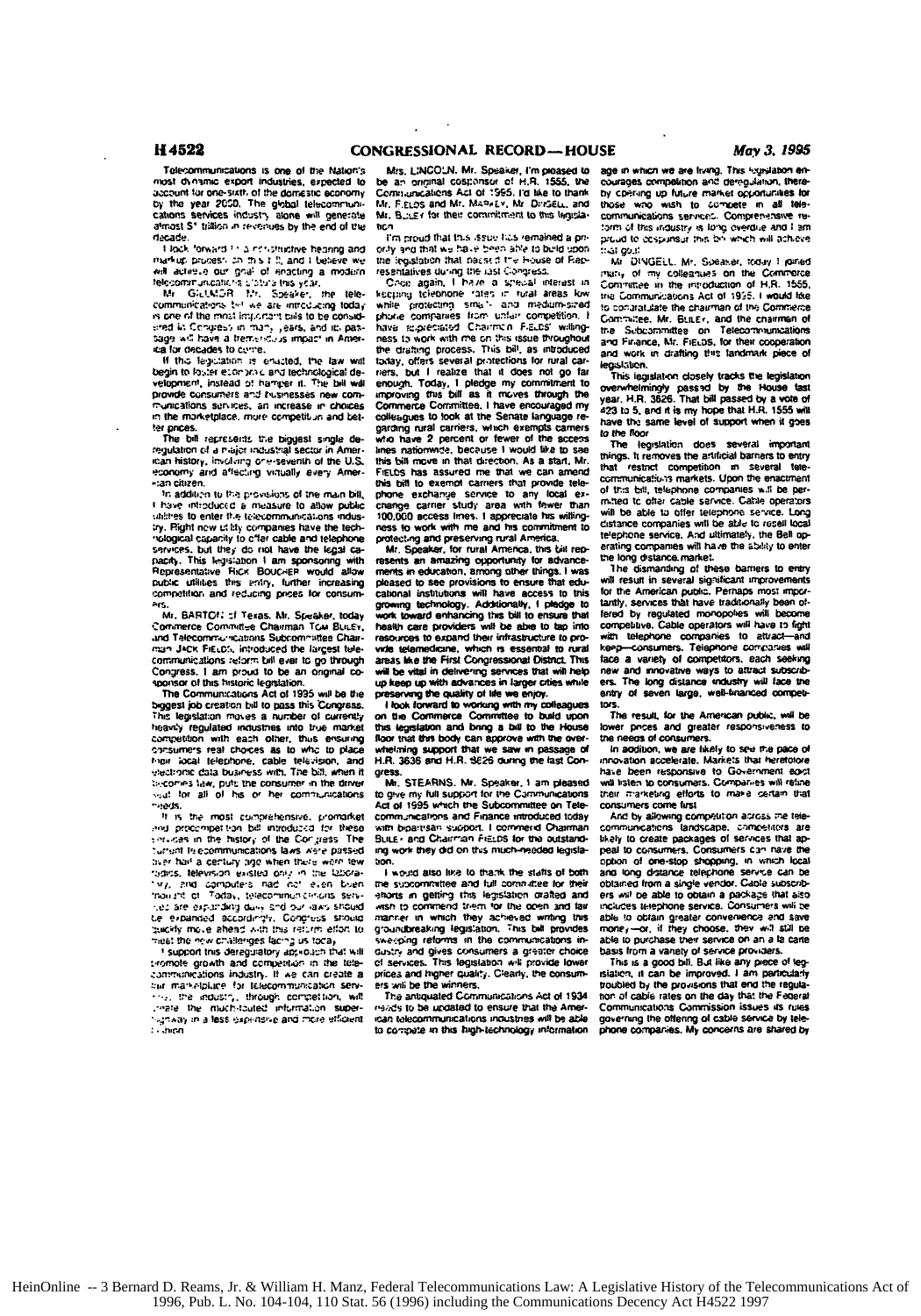**many** of the Democratic members of **the corn**mtee; they are shared **by** the administration: **and I thifk it's** likely that we will see some amendents to ensure that consumers are not gouged **by** monopolies until a competitive altarnative is **available.**

But despite **my** reservations **about** this pro vision. **I** expect that we **will be** able to resolve our differences here in **a** manner comparable **to the way we have developed a consensus on the other provisions of this bill. In that re**gard. **I** would like to commend both Charrman Ruley and Charrman FIELDS for the manner in **StILEY** and Chairman **FIELOS** for **fh** manner in which **they** have treated the Denocrats during the drafting process. This has been a truly **b** partisan process, and the legislative text that was introduced today reflects the many compronases and changes that were made **by** both sides.

Telecommunications issues have never been **pamean,** and have never been ideological. The manner in which the majority has treated the minority in this case is exemplary, and it is my hope that it will serve as a model and 5 is my hope that it wit serve as a model **for** the many legislative initiatives we have be' lore us. **I would like** to thank both **of** these **fine** legislators, and look forward to continuing this bipartisan approach as H.R. **1555** moves through the House.

**Mr.** Speaker. H.R. **1555** is a **good bill.** and **bure**, it will be a better **bill. I** urge my colleagues to join with us in support of this legisleagues to join with us in support **of** this legis- **laior,** and enact a statute that will enable the telecommunications industries to bring to the American people the benefits that the twenty-

**tirat** century has to offer. **M. ESHOO. IM.** Speaker, **I** rise **to** inform Members about the introduction of the Com- merce **Committee's** historic legislation to **re shape** ow Nation's telecommunications laws.

I'm proud to **be** an original Cosponsor of this legislation and commend Commerce Committee Chairman BLILEY, Telecommunications<br>and Finance Subcommittee Chairman FIELDS, **and ranking** members **JolN DINGELtL** and **ED MARKEY fto their** efforts **to produce a** biparti- san bill

**The** Nation cannot **wait** another year for telecommunications reform. The current law of<br>the land for telecommunications is based on a<br>law written in the 1800's to govern railroads in law written in the 1800's to govern railroads in channerica. Now, after several decades of ex-comparison in information tech-production of the production of the production of the production of the production of the product **consists** of a pair **of** copper wires.

**As** the Representative **from Silicon** Valley in California, I know the importance of deregula- tion to computer and software technology. Information technologies are the business of Silicon Valley.

icon Valley. **<sup>I</sup>**believe we can **look to the** computer **and** things to come for the communications indus-

**by if** competition **can** be established. Consider the first digital computer made m **<sup>1943</sup>**which was **8** feet **high. 50** feet long. con tained 500 miles of wire, and could perform<br>about three additions per second. Today. ccn-<br>sumers can purchase a computer with waler-<br>thin microprocessors which are capable of **hundreds of mltons** of additions per socond

Yet loday's twisted copper wire telephone network is unsuitable for modern computers **and** software applications which can **incor-porate voice, video. graphic.** and data **rans-**

**mssions and send them simultaneously in has put forward a proposal of its own**<br>real-lime exchanges.

courage competison, and foster increases in ach!eve some consensus. high technology exports and **tobs.** While differen,es in *rfct* **v** ci:-

technology innovation and production in a way that can make a difference in peoples' lives.

The **SPEAKER** pro tempore. Under a previous order of the House, the gen-<br>tleman from New York (Mr. LAFALCE)<br>I would, however, like to set forth<br>is recognized for 5 minutes.<br>Nr. 1 xFALCE, Mr. Speaker, the some principles which I believe should

Mr. **LAFALCE.** Mr. Speaker. the **some prlnciples which I blieve Phnu't** House **has** a unique opportunity during guide our deliberations. the Congress to take important and **tAt** Congress should attempt to this Congress to take important and **tAtation** Congress to modernize the achieve the broadest reform possible: **U.S. Consequently seems to modernize the achieve the broadest reform possible:**<br>U.S. financial services system and pre-<br>pare it for the competitive challenges **tween** commercial and investment pare it for the competitive challenges of the 21st century.

International Competitiveness of U.S. lines of business, while safeguarding<br>Financial Institutions. That task force safety and soundness; concluded that our financial services **tC) Reform should create a true two.** policy had failed to keep pace with new way street bright marks and securi-<br>market developments. including ties firms, level the competitive pl changes in corporate and individual ing field, and provide such firms equal consumer needs, new technology and opportunity to enter each other's **Illumi** product innovation. The result was a nesses:<br>financial services system that was po-<br>to be bothing we do should turn the<br>tentially uncompetitive, inefficient, clock back or impose new restrictions<br>unduly expensive, and slo

The task force report concluded that and interests should be it was incumbent upon policymakers to of any reform package: positive a fundamental and cum-<br>undertake a fundamental and cum- **iF, Proper regulatory** oversit efforts since that time to do so. But I increases province by a victorial efforts since that time to do so. But I increases province incl. Increases we have now finally achieved  $\sim$  (G) Reform should ensure that a r  $\frac{1}{2}$  is the community achieves we have a factor of the community action of the factor of that  $\frac{1}{2}$  is the studied of that it is that it is a studied that it is a studied of the studied of the studied of the studi **I'!:t. i':** .n.'.aaiic 'ul **ut,'-:.t.** io n ni **to.- t ipt ti** cr13'ydir,:ilvsnr, . **r.',. <sup>I</sup>- w:htt t** our **ream** *h.* **T! :n .-.t: n en of butrn \*hie I|r !'::. I ."': :' :':: :"**

Senat - Banking Committees have pat - A. The need for broad referm.<sup>1</sup><br>forward comprehensive reform propose - It is imperative that we strive for the forward comprehensive reform propose . It is imperative that we strive for the also viewed as proposals differ in  $m_t$ , broadest financial services reform  $\tau_L$ als. While these proposals differ in int. broadest financial services reform  $\cdot$ :<br>portant regards, they share many key, which it is possible to achieve conset.

that is substantively comparable in .<br>A technology gap exists between the information respects. In addition, the .<br>In the mailon technology and communications indus- affected : industries are engaged : in A technology gap exists between the infor-<br>many critical respects. In addition, the<br>melton technology and communications indus- affected intustries are engaged in<br>times and this hurts our international competi- meaningful on the key issues in an effort to achieve some consensus.

**Associations and postically applied in the differences in perspective cer-**<br>A successful telecommunications bill should untily exist, what is must note working<br>the pass wo chical tests, First, it should establish is the w is the widely shared assumption that **a** process which brings the greatest competi- our finantial servicies system requires to bear, and second it should promote substantial reinvention: If we can k.-,.. difference in the can make a difference in people in the about the about the case of the about the about the should upon the main of the **able of the able of the able of the able of the able of the able of the <b>able of the if is bill is a step toward in meeting these one atle to build upon the many boints.**<br>Important goals and I'm proud to cosponsor it. I somahle communities wheneves the literary sector the days ahead.<br>To that end, while I have very

GENERAL LEAVE To that end, while I have very determined to the lines of my own as to the livel.<br>NCAN, Mr. Speaker, I ask course of action on key issues. I do not Mr. DUNCAN. Mr. Speaker. I ask nite ideas of my own as to the best unanimous consent that all Members **course of action on key issues.** I do not may have 5 legislative days in which to plan to introduce legislative days in **nay** have **5** legislative **days** in which to **plan to intr-duce l.vtslt** th: rev:se **and** extend their remarks **and** to **point. A banking** .onui **i.-** matkp m **include extrain their remarks and to point. A Banking Committee matking is<br>include extraneous material on the imminent, and we will be working from<br>sobject of the special order today by the chairman's mark—whith is still** subject of the special order today by the chairman's mark-which is still in the gentleman from Texas (Mr. preparation-as 4 appropriate. I he-**Hieve our best prospect of success lies**<br>in working cooperatively and in a spir-The SPEAKER pro tempore. Is there in working cooperatively and in a spir-<br>The SPEAKER pro tempore of the gen- it of compromise to further refluc that objection to the request of the gen-<br>the compromise to further refine that<br>tleman from Tennessee? **mark** in a way that builds consensus on There was no objection. These important issues. Past. experience should certainly have taucht us that legislation which does not reflect a<br>**FINANCIAL SERVICES REFORM** reasonably broad consensar is doon;ed<br>**The SPEAKER mo tempore.** Under a **to failure**.

banking should be accomplished so as<br>to maximize efficiencies and take ad-In **1991. 1** served as chair of the Bank- to **maximize** efficiencies ani take idvantage of possible synergies between<br>lines of business, while safeguarding

ties firms, level the competitive play-<br>ing field, and provide such firms equal

to changing customer demands. **tE)** Safeguardint, cl't.um.r ri.htt The **task** force report concludel that and inter'sts should **be** an ilitec'r. p:l

prehensive reassesament **of** the major should ecpha.lze funi.tonal **irc'.,** laws and the reculatory structure tion, ensure necessary notifical *at* tion, ensure necessary political *accountability*, and take *advantage of* which underpin the U.S. financial sys-<br>tem. There have been several aboutive the benefits, and take advantage of<br>tem. There have been several aboutive the benefits provided by a creative

ards. while cards. they share many key which it is possible to achieve conservant regards, they share many key which it is possible to achieve conservant in the Treasury Deputnient sue. This is not a time to be timed.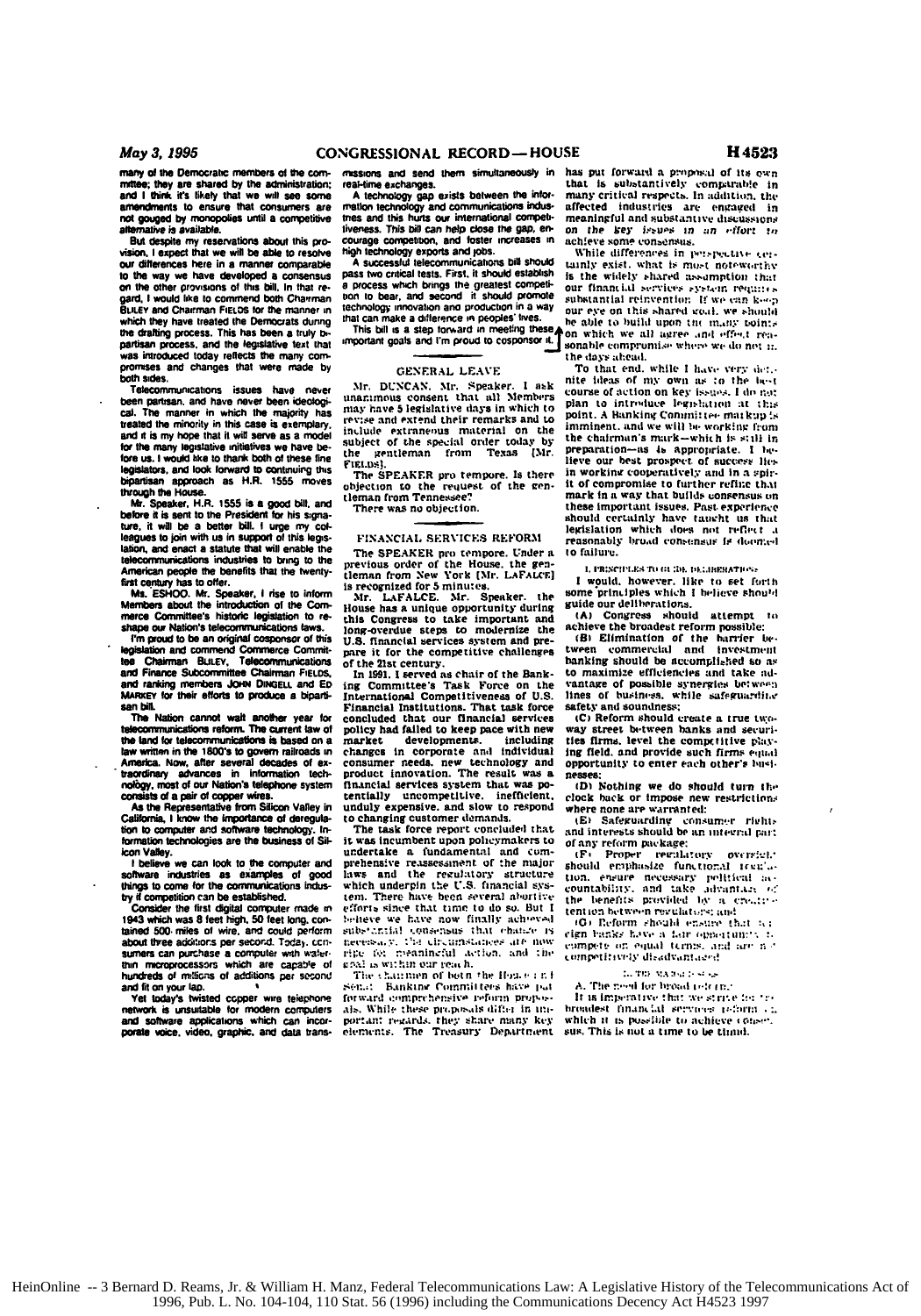HeinOnline -- 3 Bernard D. Reams, Jr. & William H. Manz, Federal Telecommunications Law: A Legislative History of the Telecommunications Act of 1996, Pub. L. No. 104-104, 110 Stat. 56 (1996) including the Communications Decency Act H4524 1997

 $\bar{z}$ 

J,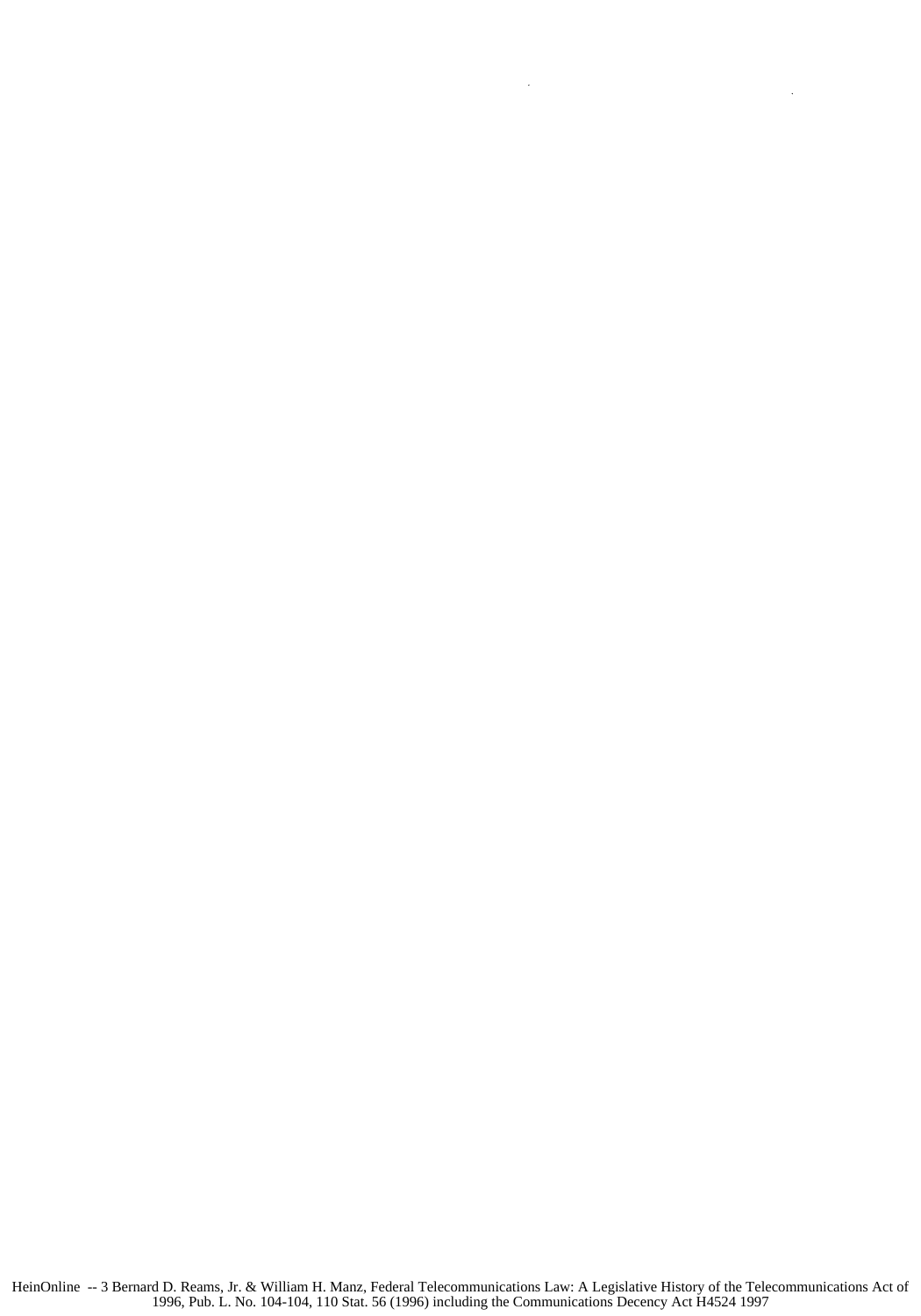Document No. **13**

 $\sim$   $\lambda$